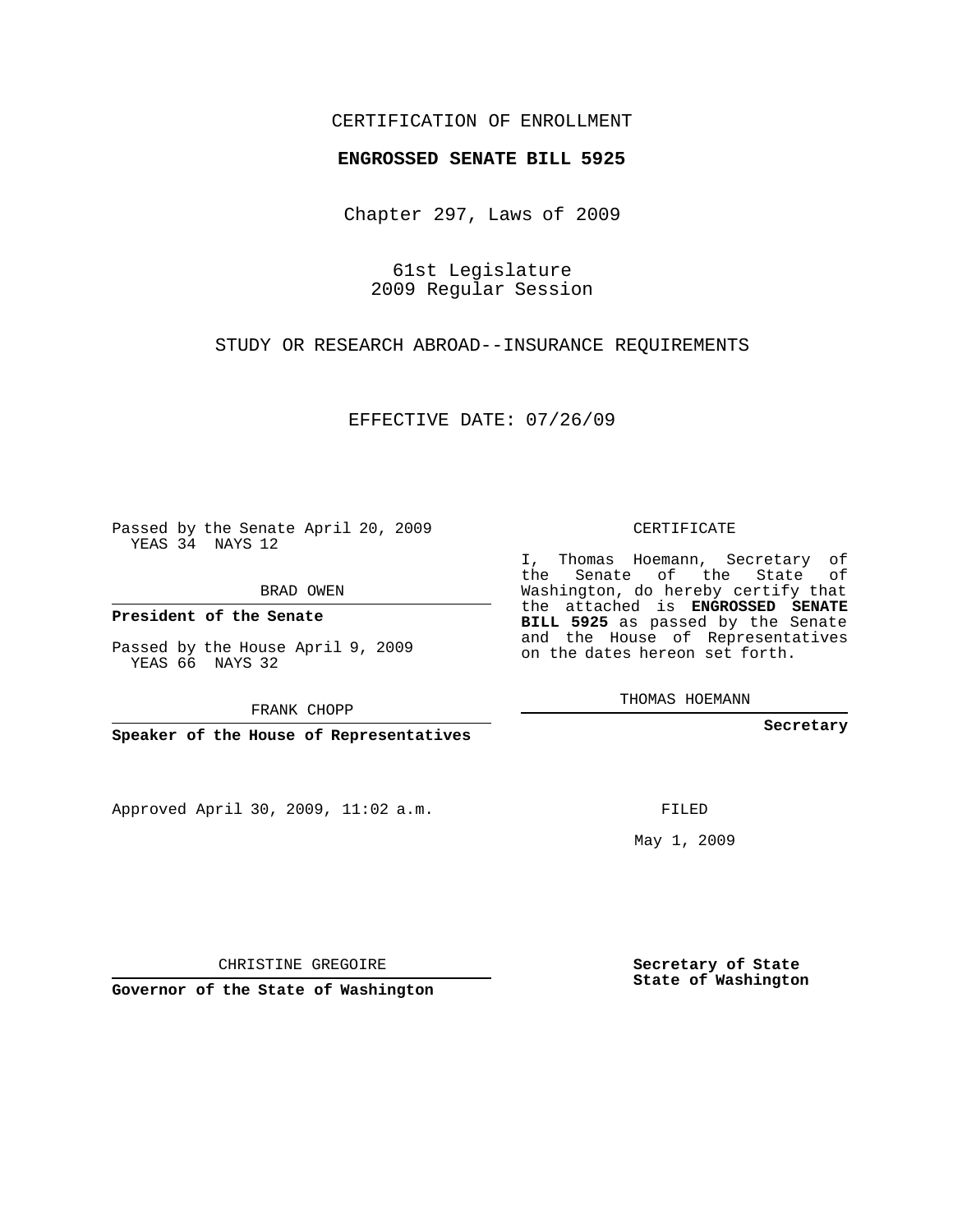# **ENGROSSED SENATE BILL 5925** \_\_\_\_\_\_\_\_\_\_\_\_\_\_\_\_\_\_\_\_\_\_\_\_\_\_\_\_\_\_\_\_\_\_\_\_\_\_\_\_\_\_\_\_\_

\_\_\_\_\_\_\_\_\_\_\_\_\_\_\_\_\_\_\_\_\_\_\_\_\_\_\_\_\_\_\_\_\_\_\_\_\_\_\_\_\_\_\_\_\_

### AS AMENDED BY THE HOUSE

Passed Legislature - 2009 Regular Session

## **State of Washington 61st Legislature 2009 Regular Session**

**By** Senators Shin, Kastama, Jacobsen, Berkey, Hobbs, Franklin, Hargrove, and Kohl-Welles; by request of University of Washington

Read first time 02/06/09. Referred to Committee on Higher Education & Workforce Development.

 1 AN ACT Relating to insurance requirements for higher education 2 students participating in study or research abroad; and amending RCW 3 28B.10.660.

4 BE IT ENACTED BY THE LEGISLATURE OF THE STATE OF WASHINGTON:

 5 **Sec. 1.** RCW 28B.10.660 and 1993 sp.s. c 9 s 1 are each amended to 6 read as follows:

 (1) The governing boards of any of the state's institutions of higher education may make available liability, life, health, health care, accident, disability and salary protection or insurance or any one of, or a combination of, the enumerated types of insurance, or any other type of insurance or protection, for the regents or trustees and 12 students of the institution. Except as provided in subsections (2) and 13 (3) of this section, the premiums due on such protection or insurance shall be borne by the assenting regents, trustees, or students. The regents or trustees of any of the state institutions of higher education may make liability insurance available for employees of the institutions. The premiums due on such liability insurance shall be borne by the university or college.